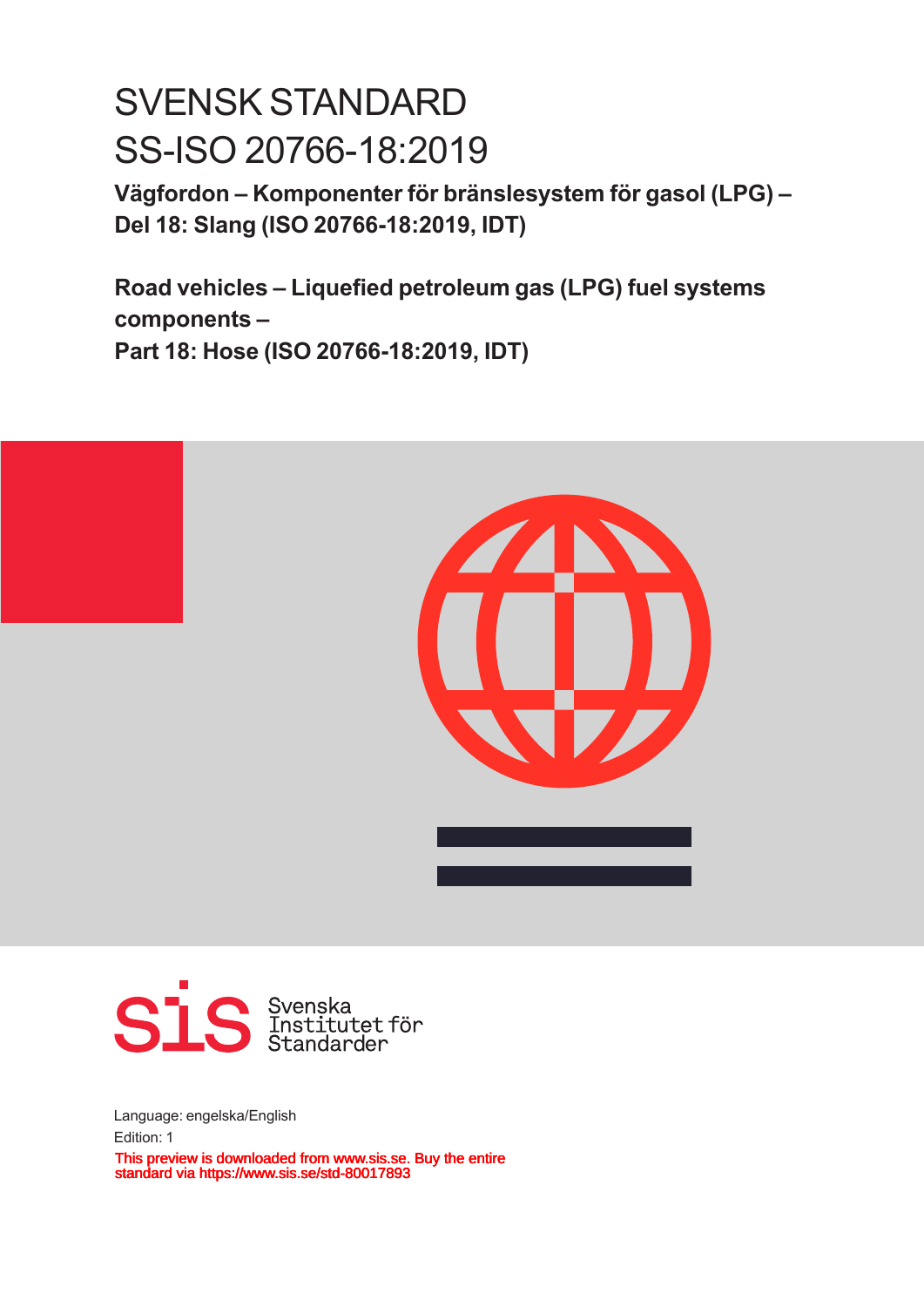

Den här standarden kan hjälpa dig att effektivisera och kvalitetssäkra ditt arbete. SIS har fler tjänster att erbjuda dig för att underlätta tillämpningen av standarder i din verksamhet.

#### **SIS Abonnemang**

Snabb och enkel åtkomst till gällande standard med SIS Abonnemang, en prenumerationstjänst genom vilken din organisation får tillgång till all världens standarder, senaste uppdateringarna och där hela din organisation kan ta del av innehållet i prenumerationen.

#### **Utbildning, event och publikationer**

Vi erbjuder även utbildningar, rådgivning och event kring våra mest sålda standarder och frågor kopplade till utveckling av standarder. Vi ger också ut handböcker som underlättar ditt arbete med att använda en specifik standard.

#### **Vill du delta i ett standardiseringsprojekt?**

Genom att delta som expert i någon av SIS 300 tekniska kommittéer inom CEN (europeisk standardisering) och/eller ISO (internationell standardisering) har du möjlighet att påverka standardiseringsarbetet i frågor som är viktiga för din organisation. Välkommen att kontakta SIS för att få veta mer!

#### **Kontakt**

Skriv till [kundservice@sis.se](mailto:kundservice%40sis.se?subject=kontakt), besök [sis.se](https://www.sis.se) eller ring 08 - 555 523 10

**© Copyright/Upphovsrätten till denna produkt tillhör Svenska institutet för standarder, Stockholm, Sverige. Upphovsrätten och användningen av denna produkt regleras i slutanvändarlicensen som återfinns på [sis.se/slutanvandarlicens](https://www.sis.se/slutanvandarlicens) och som du automatiskt blir bunden av när du använder produkten. För ordlista och förkortningar se [sis.se/ordlista](https://www.sis.se/ordlista).**

© Copyright Svenska institutet för standarder, Stockholm, Sweden. All rights reserved. The copyright and use of this product is governed by the end-user licence agreement which you automatically will be bound to when using the product. You will find the licence at [sis.se/enduserlicenseagreement](https://www.sis.se/enduserlicenseagreement).

Upplysningar om sakinnehållet i standarden lämnas av Svenska institutet för standarder, telefon 08 - 555 520 00. Standarder kan beställas hos SIS som även lämnar allmänna upplysningar om svensk och utländsk standard.

Standarden är framtagen av kommittén för Motorer i bilar, SIS/TK 220.

Har du synpunkter på innehållet i den här standarden, vill du delta i ett kommande revideringsarbete eller vara med och ta fram andra standarder inom området? Gå in på [www.sis.se](https://www.sis.se) - där hittar du mer information.

Fastställd: 2019-11-06 ICS: 43.060.40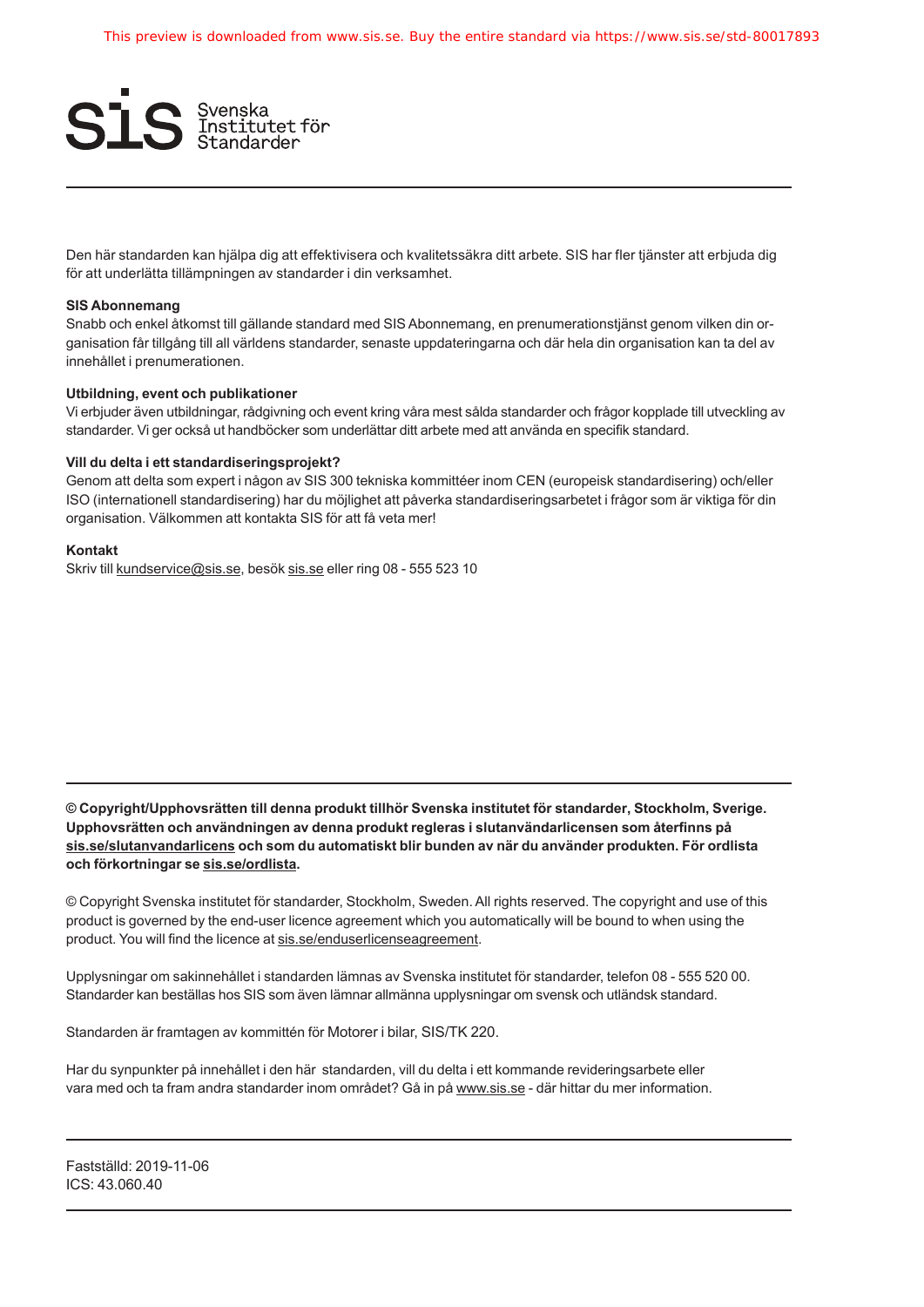This preview is downloaded from www.sis.se. Buy the entire standard via https://www.sis.se/std-80017893



Den internationella standarden ISO 20766-18:2019 gäller som svensk standard. Detta dokument innehåller den officiella engelska versionen av ISO 20766-18:2019.

The International Standard ISO 20766-18:2019 has the status of a Swedish Standard. This document contains the official English version of ISO 20766-18:2019.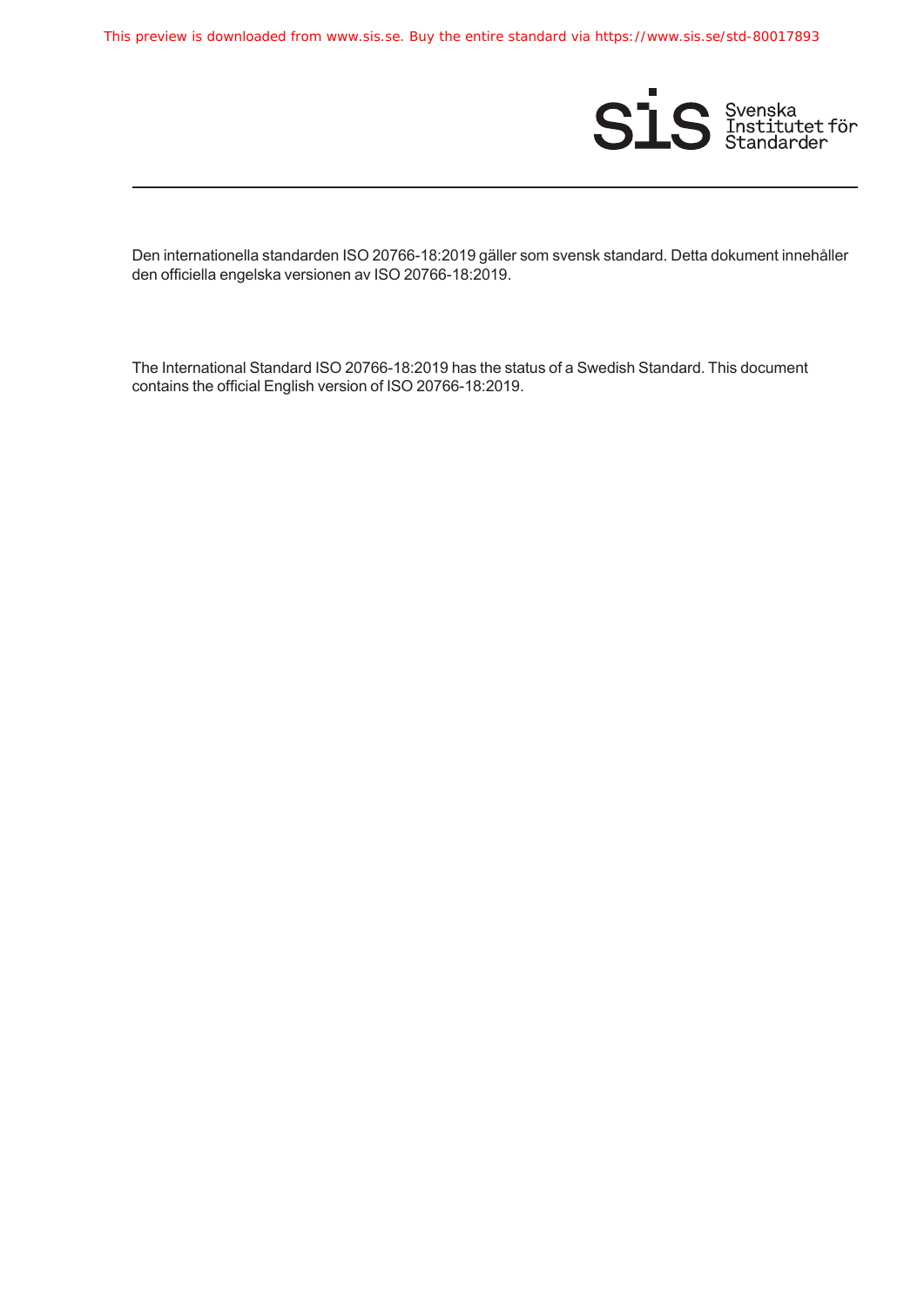# **Contents**

| 1                |     |       |  |
|------------------|-----|-------|--|
| $\mathbf{2}$     |     |       |  |
| 3                |     |       |  |
| $\boldsymbol{4}$ |     |       |  |
| 5                |     |       |  |
|                  | 5.1 |       |  |
|                  | 5.2 |       |  |
|                  | 5.3 |       |  |
|                  | 5.4 |       |  |
|                  | 5.5 |       |  |
|                  | 5.6 |       |  |
| 6                |     |       |  |
|                  | 6.1 |       |  |
|                  | 6.2 |       |  |
|                  | 6.3 |       |  |
|                  | 6.4 |       |  |
|                  | 6.5 |       |  |
|                  | 6.6 |       |  |
|                  | 6.7 |       |  |
|                  |     |       |  |
|                  |     | 6.7.2 |  |
|                  | 6.8 |       |  |
|                  | 6.9 |       |  |
|                  |     |       |  |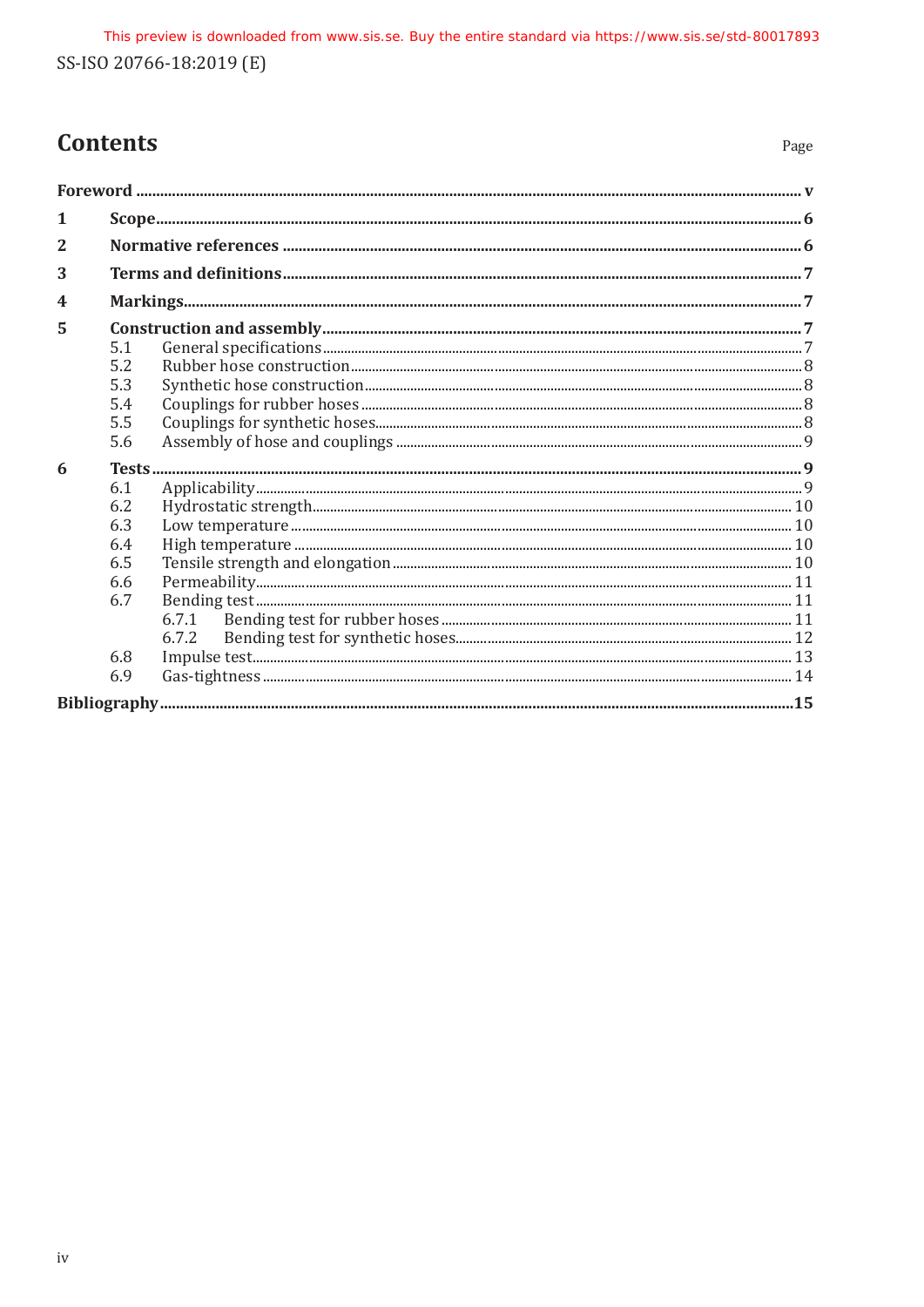## <span id="page-4-0"></span>**Foreword**

ISO (the International Organization for Standardization)is a worldwide federation of national standards bodies (ISO member bodies). The work of preparing International Standards is normally carried out through ISO technical committees. Each member body interested in a subject for which a technical committee has been established has the right to be represented on that committee. International organizations, governmental and non-governmental, in liaison with ISO, also take part in the work. ISO collaborates closely with the International Electrotechnical Commission (IEC) on all matters of electrotechnical standardization.

The procedures used to develop this document and those intended for its further maintenance are described in the ISO/IEC Directives, Part 1. In particular, the different approval criteria needed for the different types of ISO documents should be noted. This document was drafted in accordance with the editorial rules of the ISO/IEC Directives, Part 2 (see [www.iso.org/directives](https://www.iso.org/directives-and-policies.html)).

Attention is drawn to the possibility that some of the elements of this document may be the subject of patent rights. ISO shall not be held responsible for identifying any or all such patent rights. Details of any patent rights identified during the development of the document will be in the Introduction and/or on the ISO list of patent declarations received (see [www.iso.org/patents](https://www.iso.org/iso-standards-and-patents.html)).

Any trade name used in this document is information given for the convenience of users and does not constitute an endorsement.

For an explanation of the voluntary nature of standards, the meaning of ISO specific terms and expressions related to conformity assessment, as well as information about ISO's adherence to the World Trade Organization (WTO) principles in the Technical Barriers to Trade (TBT) see [www.iso](https://www.iso.org/foreword-supplementary-information.html) [.org/iso/foreword.html](https://www.iso.org/foreword-supplementary-information.html).

This document was prepared by Technical Committee ISO/TC 22, *Road vehicles*, Subcommittee SC 41, *Specific aspects for gaseous fuels*.

A list of all parts in the ISO 20766 series can be found on the ISO website.

Any feedback or questions on this document should be directed to the user's national standards body. A complete listing of these bodies can be found at [www.iso.org/members.html](https://www.iso.org/members.html).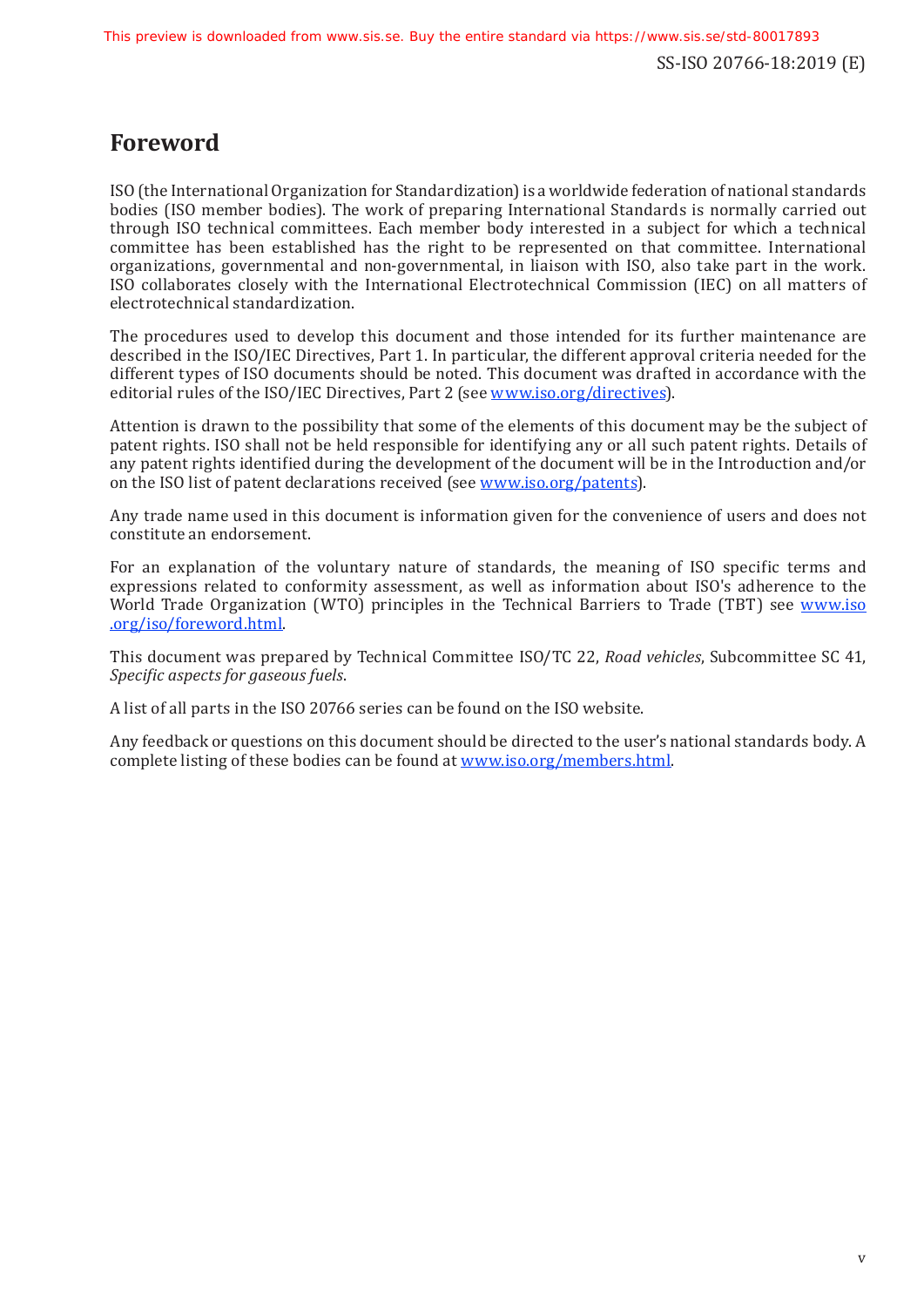# **Road vehicles — Liquefied petroleum gas (LPG) fuel systems components —**

# Part 18: **Hose**

### <span id="page-5-0"></span>**1 Scope**

This document specifies general information regarding the hose component of liquefied petroleum gas fuel, intended for use on the types of motor vehicles as defined in ISO 3833. It provides general design principles and specifies requirements for instructions and marking. It also specifies test requirements for the hose.

This document is applicable to vehicles (mono-fuel, bi-fuel or dual-fuel applications) using gaseous fuels in accordance with ISO 9162. It is not applicable to the following:

- a) fuel containers;
- b) stationary gas engines;
- c) container mounting hardware;
- d) electronic fuel management;
- e) refuelling receptacles.

Fully metal bendable hoses are excluded from this document.

NOTE 1 It is recognized that miscellaneous components not specifically addressed herein can be examined for compliance with the criteria of any applicable part of ISO 20766, including testing to the appropriate functional tests.

NOTE 2 All references to pressure in this document are considered gauge pressures unless otherwise specified.

NOTE 3 This document applies to devices which have a service pressure in the range of 110 kPa (Butane rich at 20 °C) and 840 kPa (Propane at 20 °C), hereinafter referred to in this document. Other service pressures can be accommodated by adjusting the pressure by the appropriate factor (ratio).

### <span id="page-5-1"></span>**2 Normative references**

The following documents are referred to in the text in such a way that some or all of their content constitutes requirements of this document. For dated references, only the edition cited applies. For undated references, the latest edition of the referenced document (including any amendments) applies.

ISO 37, *Rubber, vulcanized or thermoplastic — Determination of tensile stress-strain properties*

ISO 527-2, *Plastics — Determination of tensile properties — Part 2: Test conditions for moulding and extrusion plastics*

ISO 1307:2006, *Rubber and plastics hoses — Hose sizes, minimum and maximum inside diameters, and tolerances on cut-to-length hoses*

ISO 1436, *Rubber hoses and hose assemblies — Wire-braid-reinforced hydraulic types for oil-based or water-based fluids — Specification*

ISO 4080, *Rubber and plastics hoses and hose assemblies — Determination of permeability to gas*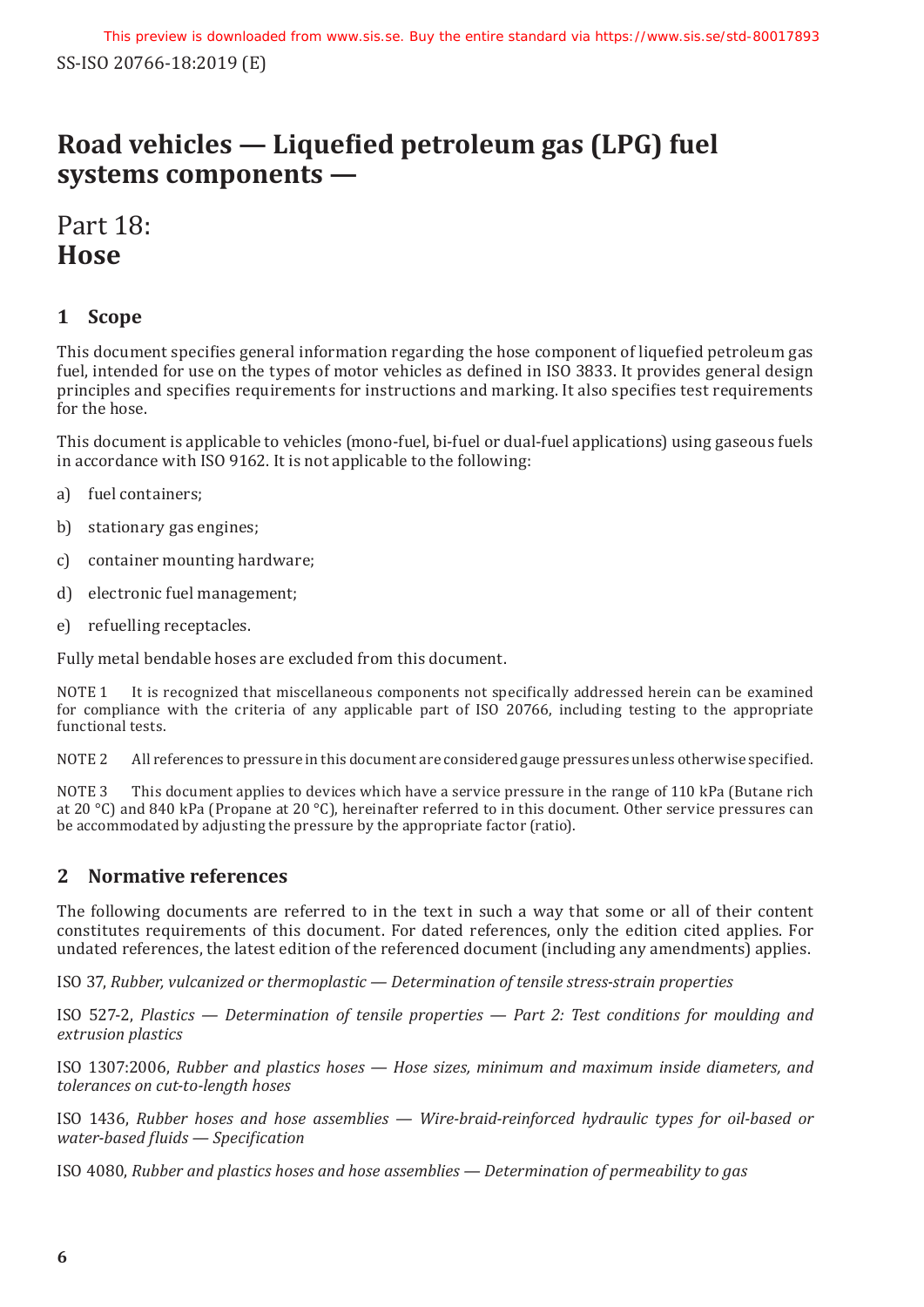ISO 20766-1, *Road vehicles — Liquefied petroleum gas (LPG) fuel systems components — Part 1: General requirements and definitions*

ISO 20766-2, *Road vehicles — Liquefied petroleum gas (LPG) fuel systems components — Part 2: Performance and general test methods*

DIN 7643, *Compression couplings — Hollow screws for ring-type banjos*

### <span id="page-6-0"></span>**3 Terms and definitions**

For the purposes of this document, the terms and definitions given in ISO 20766-1 apply.

ISO and IEC maintain terminological databases for use in standardization at the following addresses:

- ISO Online browsing platform: available at [https://www.iso.org/obp](https://www.iso.org/obp/ui)
- IEC Electropedia: available at <http://www.electropedia.org/>

### <span id="page-6-1"></span>**4 Markings**

Every hose shall bear, at intervals of not greater than 0,5 m, the following clearly legible and indelible identification markings consisting of characters, figures or symbols.

- a) the manufacturer's or agent's name, trademark or symbol;
- b) the model designation (part number);
- c) the working pressure and temperature range;
- d) the year and month of fabrication;
- e) the size and type-marking.

The following additional markings are recommended:

- the direction of flow (when necessary for correct installation);
- the type of fuel;
- $-$  the electrical ratings (if applicable);
- the symbol of the certification agency;
- $-$  the type approval number;
- the serial number or date code;
- — a reference to this document.
- NOTE Every coupling bears the trade name or mark of the assembling manufacturer.

### <span id="page-6-2"></span>**5 Construction and assembly**

#### <span id="page-6-3"></span>**5.1 General specifications**

**5.1.1** The hose shall be so designed as to withstand maximum operating pressure as applicable.

**5.1.2** The hose shall be so designed as to withstand temperatures between the minimum operating temperature and the maximum operating temperature.